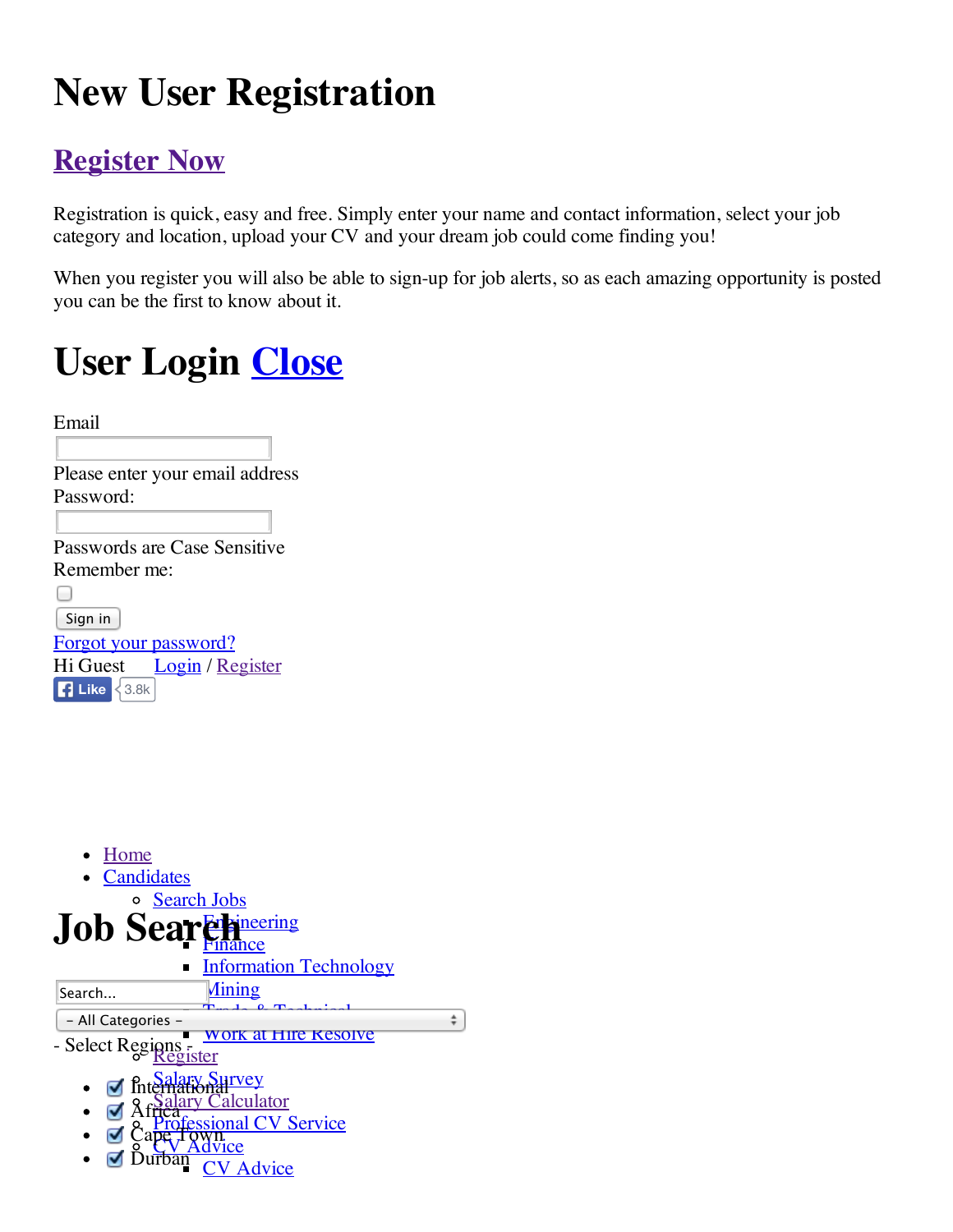- Johannes<mark>b\irging a good Cover Letter</mark>  $\bullet$
- Kin<mark>gt&Williams Tow</mark>n
- Newcastlaterview Advice
- Nigel One to One Interview
- Pietersburganel Interview
- Port Elizabethering Interviews
- Potchefstroom interviews
- Pretoria Behavioural Interviews
- **Sample Interview Questions** Sasolburg
- What Employers Look For
- Career Advice South Africa
- **Starting A New Job** Vereeniging
- Welkom Career Management

#### Behavioural Profile (DISC)

- Done Check All Uncheck All Total
	- Counter Offer Advice
- Search
- Outplacement Program
- Rate Our Consultants

#### Caftegories **PLAS**<br>ce an A<u>dvert</u>

- Send us a job spec
- <u>Engineeringst a call back</u>
- <u>Aibaute</u>
- <u>FreighFellDwoldsics</u>
- <u>Human Resolve</u>
- Information Rating Cortyfication
- Mining PSO Member
- <u>Pha<del>rmDepatta1</del>ent of Labour</u>
- Supply Atbuth L& Procurement
- <u>Trade <mark>Qui Schwice</mark>l</u>
	- o Hire Resolve Blog

#### • Contact Us **JHB - 011 807 8064 Job Alerts**

j<mark>ihh:44 hirereisolw Nowza</mark> Receive job alerts via



ct@hireresolve.co.za **PES JOH 1 364 2735 Alternatively browse** 

### pe@hireresolve.co.za **Terms of Use**

Hire Resolve Website Terms And Conditions Of Use (www.hireresolve.co.za)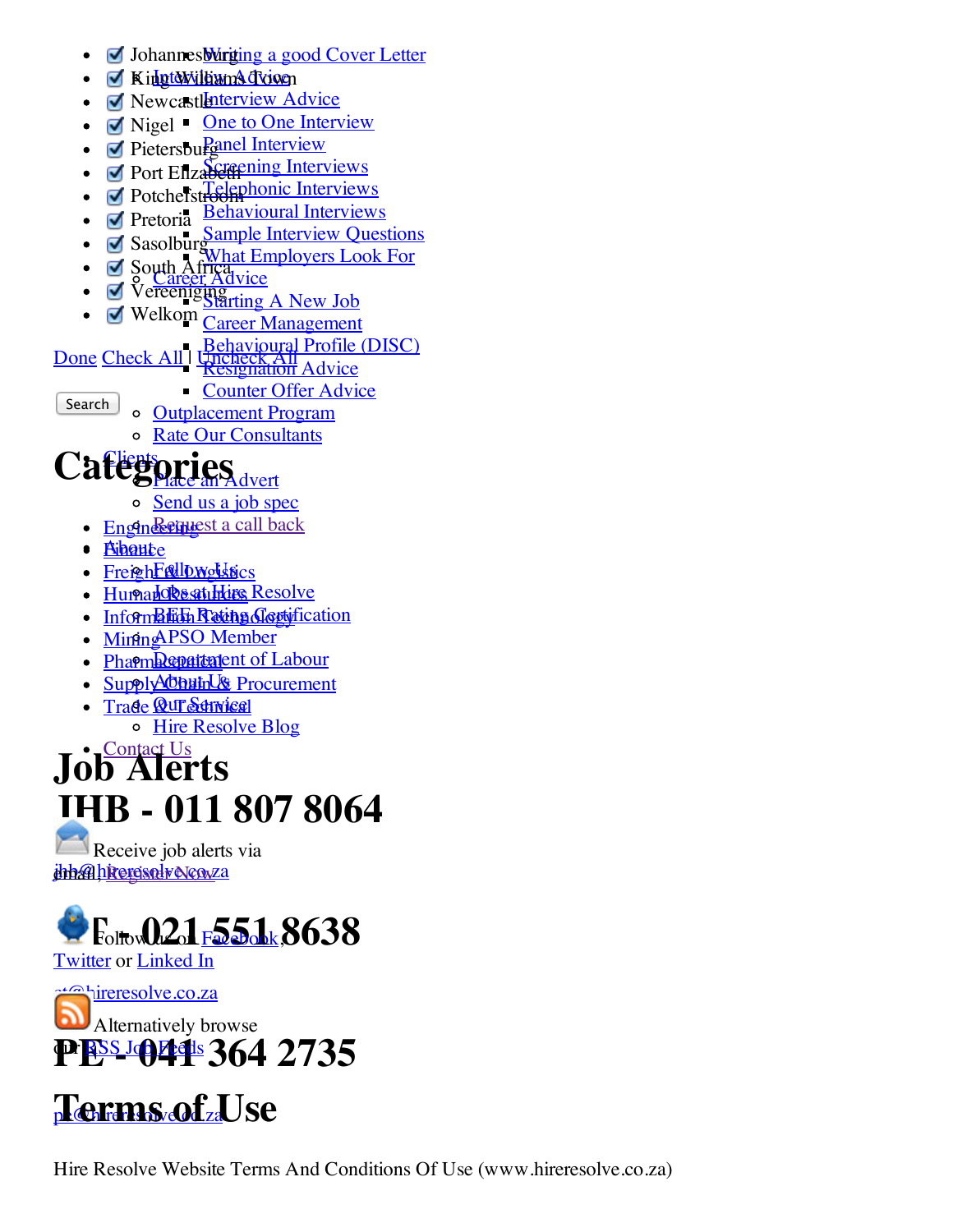# **DBN - 031 350 4405 1. Terms and Conditions of use:**

dbn@hireresolve.co.za<br>following Terms & Conditions: 1.1. Hire Resolve grants you (the user) a limited license to access and make personal use of this site on the

**1. If CIA** ese Terms & Conditions regulate that you have reviewed the whole website (www.hireresolve.co.za) by<br>you: By visiting or using the site you agree that you have reviewed the whole website and all of its mining.jobs/@hireresolve.com/za). The website has been put in place for your personal use and the Terms & you. By visiting or using the site you agree that you have reviewed the whole website and all of its navigation and content and you both understand and accept these Terms & Conditions of use of this Conditions govern the relationship between you and the company (Hire Resolve).

1.1.2. Hire Resolve reserves the right to update the Terms & Conditions of use of the Hire Resolve website (www.hireresolve.co.za) for legal or operational reasons. The changes made will apply immediately. We aim to update the website regularly and the company may change the content at any time.

1.1.3. If you cannot agree to these Terms and Conditions then please do not use the Hire Resolve website. If you do not agree with changes made to the Terms & Conditions then please stop using the Hire Resolve website immediately. Should you need any clarification on the Terms and Conditions please contact us on the contact details provided on this website before using or continuing to use the website.

1.1.4. By accessing and/or using and/or continuing to use the Hire Resolve website (www.hireresolve.co.za) you are in agreement with the Terms & Conditions of use of the Hire Resolve website (www.hireresolve.co.za) and agree to be bound by these Terms & Conditions. Further, users who use this website do so at their own volition and their own risk and need to ensure compliance with all applicable laws and regulations.

### **2. Disclaimer**

2.1. Hire Resolve has used and will continue to use reasonable care in preparing the content on the Hire Resolve website (www.hireresolve.co.za). The information provided is purely for information purposes and Hire Resolve neither warrants nor guarantees the accuracy or completeness of the information on the Hire Resolve website (www.hireresolve.co.za) and you should use caution and make further independent enquiries and obtain any necessary professional advice before relying upon such information. The material on the Hire Resolve website content may be out of date at any time and Hire Resolve is under no obligation to update such material. Please inform us of any errors and / or omissions and we will attempt to correct it as soon as possible.

2.2. Hire Resolve shall not be liable for any loss suffered as a result of the use of the Hire Resolve website (www.hireresolve.co.za). As such Hire Resolve disclaims all liability for any loss, liability, damage or expense of any nature whatsoever which may be attributable to the reliance on information or links provide through the website. Should Hire Resolve breach these Terms & Conditions then it could only be liable for direct and foreseeable losses suffered.

### **3. Privacy**

3.1. Hire Resolve believes in the responsible use of personal information collected in the course of its business and through its website.

3.2. As a condition of the use of the Hire Resolve website (www.hireresolve.co.za) any details that you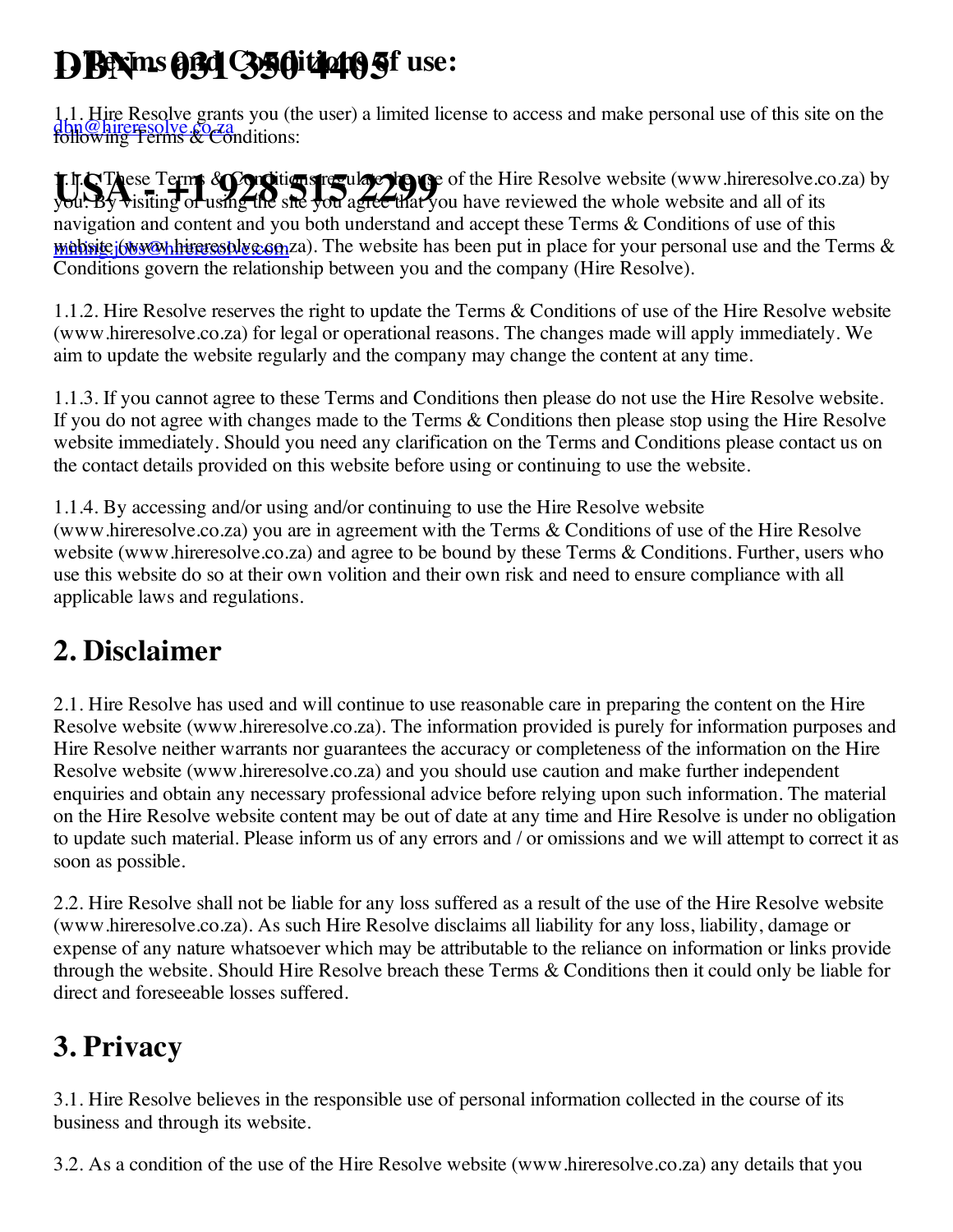provide must be correct. Such details shall include but not be limited to registration details. Should any of these details change than you must inform Hire Resolve immediately. Hire Resolve User names and Passwords must be stored safely and must be kept confidential. Hire Resolve reserves the right to restrict access to the services provided through this website to a user when it detects irregular activity or the company detects a breach of its Terms & Conditions or for any other reason whatsoever.

3.3. Please also be aware that small text files sent from the Hire Resolve web server to the users' internet browser can be saved on the user hard drive of the users' computer. These text files are called 'Cookies' and do nothing harmful to your system or to the user. In fact 'Cookies' give information to the browser to improve the user experience. You can enable and disable cookies through configuring your settings on your internet browser. Please be aware that web servers collect domain IP addresses and utilise such information to report on periodic traffic statistics.

3.4. Hire Resolve reserves the right to disclose information about a user to the authorities when required to do so and to 'The Company's' professional advisers and / or operational subcontractors. Hire Resolve will attempt to put in place confidentiality contracts with any external party that the company operates with.

3.5. Should you wish to unsubscribe please use the unsubscribe links provided or contact a senior officer of the company and request such 'unsubscription'. Such cancellation shall not infringe on the statutory rights of either you the user or the company.

### **4. Intellectual Property**

4.1. This Hire Resolve website (www.hireresolve.co.za) and all content therein is under the copyright of Hire Resolve. Hire Resolve is the owner and / or licensee of all information, methods, processes, designs and intellectual property that form the Hire Resolve website (www.hireresolve.co.za). This is protected by inter alia copyright laws and other laws. Hire Resolve reserves all such rights.

4.2. A user may print off a single copy and/ or download extracts of any page(s) from the Hire Resolve (www.hireresolve.co.za) website for personal use and reference. The user may also bring such website content to the attention of others in your company.

4.3. The user may not modify physical or digital copies of website content whether text, image or video content. Hire Resolve must be acknowledged as the owners of website content

4.4. The user may not use any website content or part thereof for commercial purposes without obtaining Hire Resolve Financial Managers written permission to do so. The user may not distribute, cache or retransmit any of the site content without obtaining Hire Resolve Financial Managers written permission to do so.

4.5. Should you breach these terms of use you must inform Hire Resolve and at Hire Resolve's discretion you must return or destroy any copies of such material.

### **5. Exclusions:**

5.1. Hire Resolve will make a best efforts attempt to make sure that its website is 99.9% available (uptime). There will be occasional downtime for upgrades and website maintenance.

5.2. Hire Resolve does not warrant or guarantee that the service will be error free. Should you be experiencing any problems with the website (www.hireresolve.co.za) please contact an officer of Hire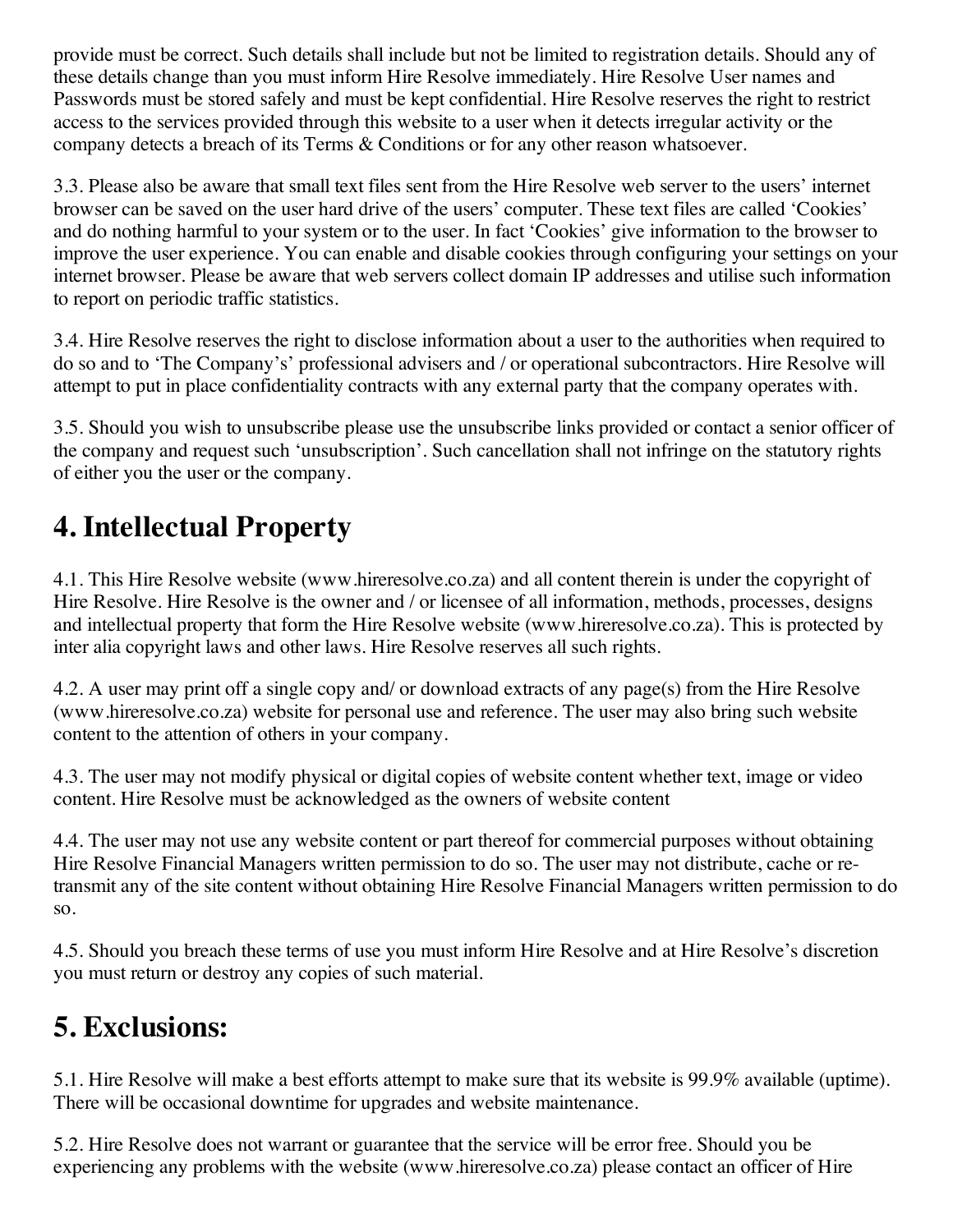Resolve and the company will take appropriate action.

5.3. Hire Resolve cannot warrant nor guarantee the existence or currency of any position advertised on the Hire Resolve website;

5.4. Hire Resolve cannot warrant nor guarantee that by registering your CV and or details with Hire Resolve through its website or otherwise that you will get a response, interview and / or position and / or job

5.5. Hire Resolve cannot warrant nor guarantee the that any company and / or employer and/ or customer and / or involved third party will keep confidential any of your information provided to such party; or

5.6. Hire Resolve cannot warrant nor guarantee the final terms and length of any placement obtained through Hire Resolve or the company's' website or through one of the company's advertisements.

### **6. Applicable Law**

6.1. Should we not be able to resolve any disagreement amicably and court proceedings become necessary then you agree that the courts of Cape Town or Johannesburg, South Africa will be used.

6.2. Should you breach these Terms and Conditions and Hire Resolve decides not to enforce its rights at the time then Hire Resolve reserves its rights to pursue such enforcement of its rights and remedies at a time convenient to Hire Resolve at a later date.

### **7. General**

7.1. If you are a company that would like Hire Resolve to provide recruitment and staffing services to you then please ask for a copy of our standard terms and conditions and we will send them to you. Please contact us on the contact details provided on this website before using the website. Please contact info@hireresolve.co.za or use the contacts in the Contact Us section of the website should you want to contact the company with regards to these Terms & Conditions.

### **Share**



### **Candidates**

- Search Jobs
- Register
- Salary Survey
- Salary Calculator
- Professional CV Service
- CV Advice